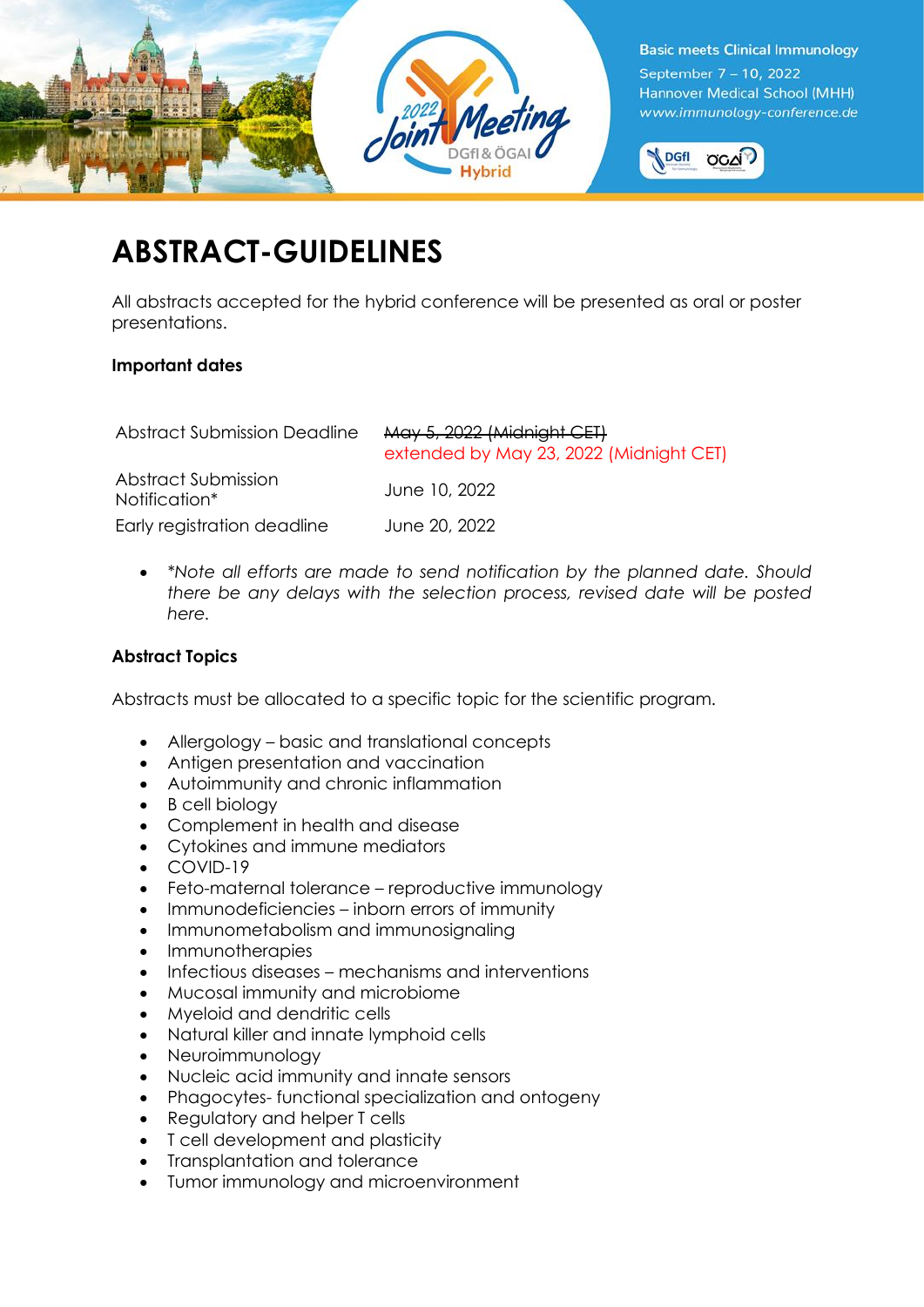



• Veterinary and comparative immunology

## **Instructions to authors**

Please read the guidelines below carefully before submitting your abstract.

When entering the submission page for the first time, you must [register](https://www.abstractagent.com/av4/sign.asp?pdir=2021eci&plng=eng) to the system to create your user name and password before submitting an abstract.

A confirmation of your submission will be sent to the corresponding author's email address. Therefore, it is important to provide a correct email address since all correspondence regarding your abstract will be emailed to the email address you provide during submission.

If you do not receive the confirmation email, please do not submit the abstract again, instead please contact the Conference Office at [immunology2022](immunology2022-scientific@kit-group.org) [scientific@kit-group.org.](immunology2022-scientific@kit-group.org)

There is no fee for abstract submission but **presenting authors must be registered participants** of the conference. For the meeting registration, please visit the online registration system section in the official web page [www.immunology](http://www.immunology-conference.de/)[conference.de/.](http://www.immunology-conference.de/)

# **Submission Guidelines**

- Abstracts must be submitted in English only.
- The text should not exceed 300 words (excluding abstract title and authors)
- Abstracts sent by fax, post or email will not be accepted
- As long as the abstract has not been submitted, it remains in "draft" status, which means modifications can be made until the abstract submission deadline on May 5, 2022 May 23, 2022.
- The structure of the abstract should include "Background, Methods, Results, Conclusion", however a free structure is also allowed. Abstract text can be copied and pasted in the appropriate box. File upload is not possible.
- Please ensure that your abstract does not contain spelling, grammatical or scientific errors, as it will be reproduced exactly as submitted.
- Presenting authors should register upon submitting their abstract. Registration must be completed when the abstract has been accepted as an oral or poster presentation. The registration fee may be refunded if the abstract is rejected. The presenting author must be registered using the same email address which was used for the abstract submission. This is to ensure that the abstract and registration can be matched. If the presenting author is not registered by June 1, 2022 and/or the email addresses used do not match, the abstract may not be published in the conference program.
- All submitted abstracts will be reviewed by the Steering Committee after the submission deadline. Authors will be notified on acceptance and presentation modalities by June 10, 2022.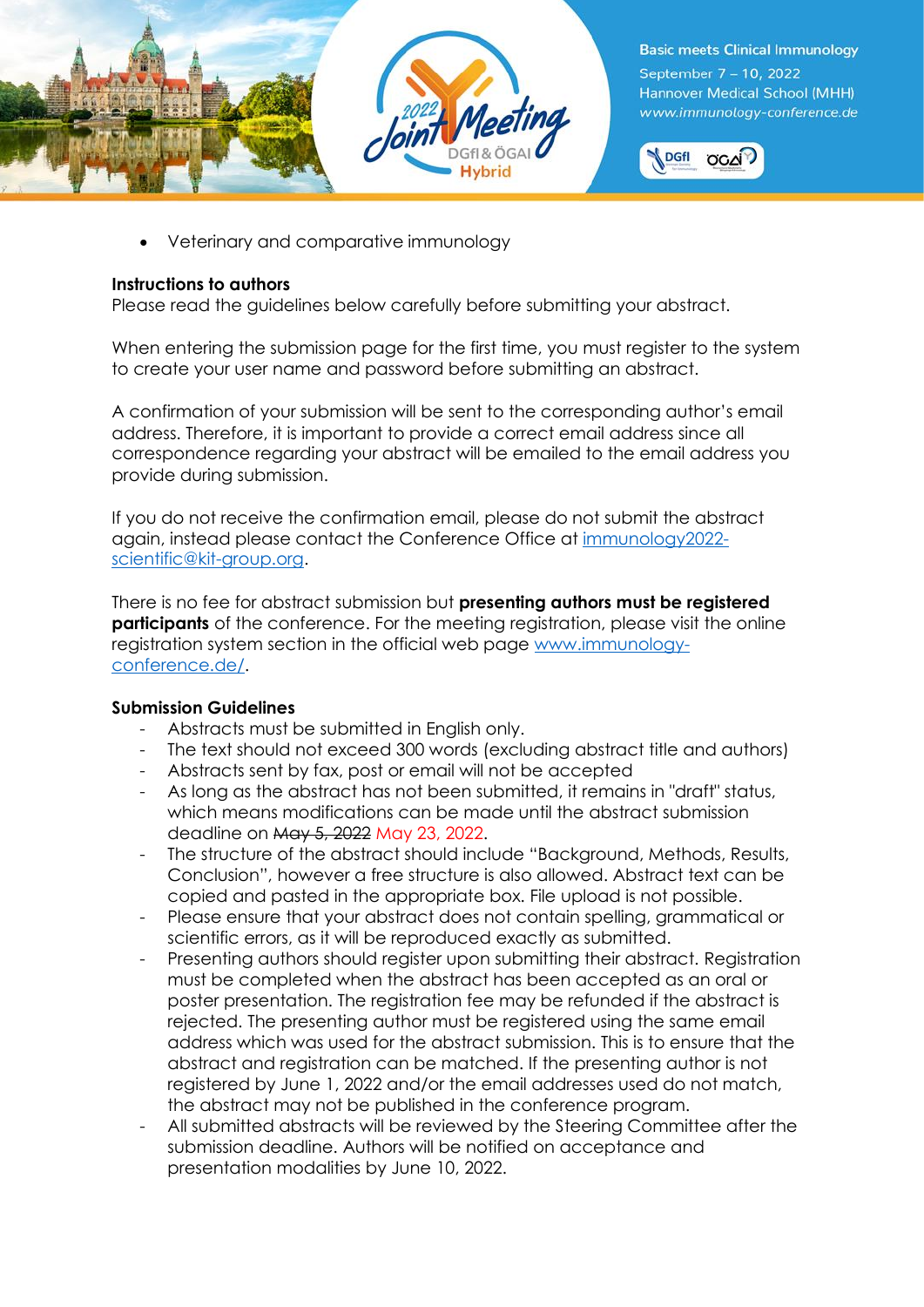



Please take into account that the joint conference will be a hybrid event. Therefore, all poster presenters will be asked to create a poster for the faceto-face conference as well as an ePoster for the e-library. Detailed information on formats, presentation times etc will be sent to you with the author notification.

If you need assistance during the submission process, please send an e-mail to [immunology2022-scientific@kit-group.org.](immunology2022-scientific@kit-group.org)

### **Young Immunology Prizes**

The DGfI conference starts with the Young Immunologist (YI) session. The six best abstracts from all submissions, who specifically chose to be considered within the YI session, will have a talk. All abstracts not chosen for the YI session will be considered within their specific topics in the scientific program for either a talk or a poster.

The two best-submitted abstracts from Young Immunologists will be selected for the "Jochen Kalden Prize", named after the former DGfI president.

The awards will be presented on Saturday, September 10, 2022 during the closing ceremony. All awardees will be informed in time and are kindly asked to attend the award ceremony. Please check your e-mail account.

The prizes are

• 2x 500 EUR

Eligibility for the prize:

The presenting author must be an undergraduate, graduate, PhD, medical student or a Post-doc/ medical doctor to be considered for the abstract prizes.

#### Judging process:

The prizes will be awarded by the YI-board according to the scoring of the submitted abstract as well as on site presentation (oral presentation). Scoring of the abstracts is based on maturity and clarity of the abstract, as well as the work originality and contribution to the immunological field) of the work.

### **Consent for publication of individual patient data - applies to abstracts with identifiable patients**

For the publication of an abstract that contains identifiable information about patients, it is necessary that patients have given consent for the research to be